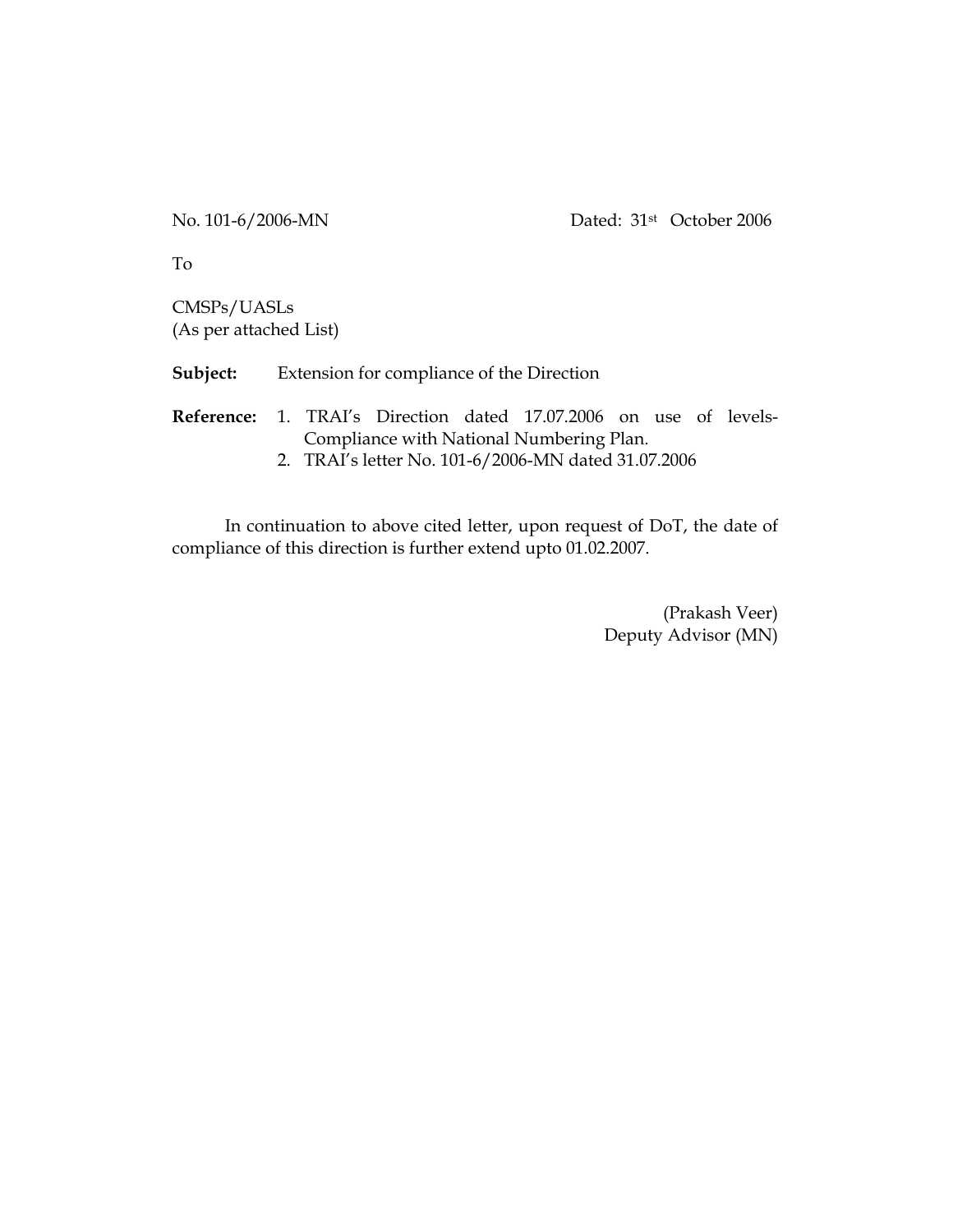| S.No. | <b>Name of Company</b>                          |
|-------|-------------------------------------------------|
| 1.    | M/s Bharti Airtel Ltd                           |
|       | M/s Bharti Hexacom Ltd                          |
|       | $4th$ Floor, Tower A                            |
|       | Unitech World, Cyber Park<br>Sector-39, Gurgaon |
|       | Haryana 122001                                  |
|       |                                                 |
| 2.    | M/s IDEA Cellular Ltd                           |
|       | M/s IDEA Mobile Communications Ltd              |
|       | M/s BTA Cellcom Ltd                             |
|       | 810, Kailash                                    |
|       | 26 K.G. Marg, New Delhi-110001                  |
| 3.    | M/s BPL Mobile Communications Ltd               |
|       | <b>BPL</b> Centre,                              |
|       | 127, Manmala Tank Road,                         |
|       | Taikalwadi, Mahim West,                         |
|       | Mumbai - 400 016                                |
|       |                                                 |
| 4.    | M/s Hutch Essar Mobile Services Ltd             |
|       | M/s Hutchison Essar Ltd                         |
|       | M/s Hutchison Telecom East Ltd                  |
|       | M/s Hutchison Essar South Ltd                   |
|       | M/s BPL Mobile Cellular Ltd<br>M/s Fascel Ltd   |
|       | M/s Aircel Digilink India Ltd                   |
|       | C-48 Okhla Industrial Area,                     |
|       | Phase-II, New Delhi 110020.                     |
|       |                                                 |
| 5.    | M/s Reliance Telecom Ltd.                       |
|       | M/s Reliance Infocomm Ltd                       |
|       | M/s Reliable Internet Services Ltd              |
|       | 15 <sup>th</sup> Floor, Vijaya Building,        |
|       | 17, Bharakhamba Road                            |
|       | Connaught Place,                                |
|       | New Delhi-110001                                |
| 6.    | M/s Aircel Ltd                                  |
|       | M/s Aircel Cellular Ltd,                        |
|       | 5th Floor, Spencer Plaza,                       |
|       | 769, Anna Salai,                                |
|       | Chennai - 600 002.                              |
| 7.    | M/s MTNL                                        |
|       | Room No. 726,                                   |
|       | Chander Lok Building,                           |
|       | 36, Janpath,                                    |
|       | New Delhi-110001                                |
|       |                                                 |